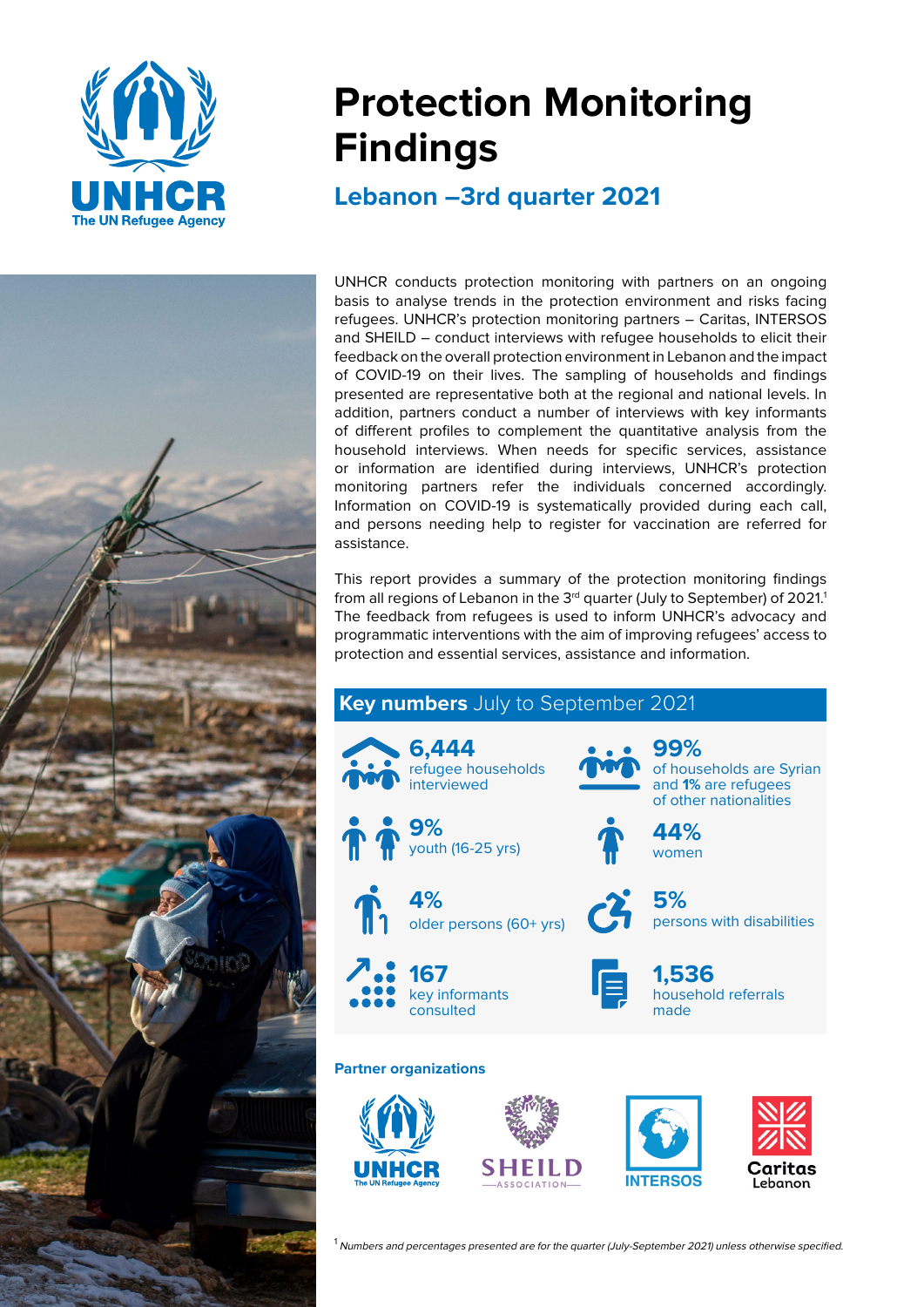## **Impact of the socio-economic situation**



**In general, this is the worst period that the refugees have ever been through. There are requests for an increase of food assistance, […] support with water to homes, desludging, electricity and rent. The prices have increased. It's become stressful and unbearable.**

- Syrian refugee, WhatsApp outreach

•  Refugees continue to struggle to meet their basic needs in the face of Lebanon's deepening crisis. Significant gaps in livelihoods, health and ability to pay rent persist, while food insecurity has become highly acute.



**Most widely experienced impacts of the socio-economic situation**

**Everything is so expensive […]. What shall we do? I cannot go back to Syria, […] and I am no longer able to buy milk for my kids. We are slowly dying here.**

- Syrian father head of household, Registration interview

•  The number of refugees reporting difficulty buying food and those forced to reduce spending on food has grown consistently since the start of this year. As a result, nearly every refugee is now food insecure.



•  To deal with this difficult situation refugees have also had to take on debt at rising levels. In September alone, 71% of respondents said that they had resorted to buying food on credit, and 64% said they had to borrow money to meet their basic needs. During the quarter, 92% of refugee households reported being in debt, with the overall average debt being 4,065,941 LBP. These debt levels have risen a stark 281% when compared to the debt levels recorded a year ago by the Vulnerability Assessment for Syrian Refugees (VASyR). Throughout the  $3<sup>rd</sup>$  quarter refugees reported adding an average of 1,066,802 LBP in the last 30 days to their overall household debt.

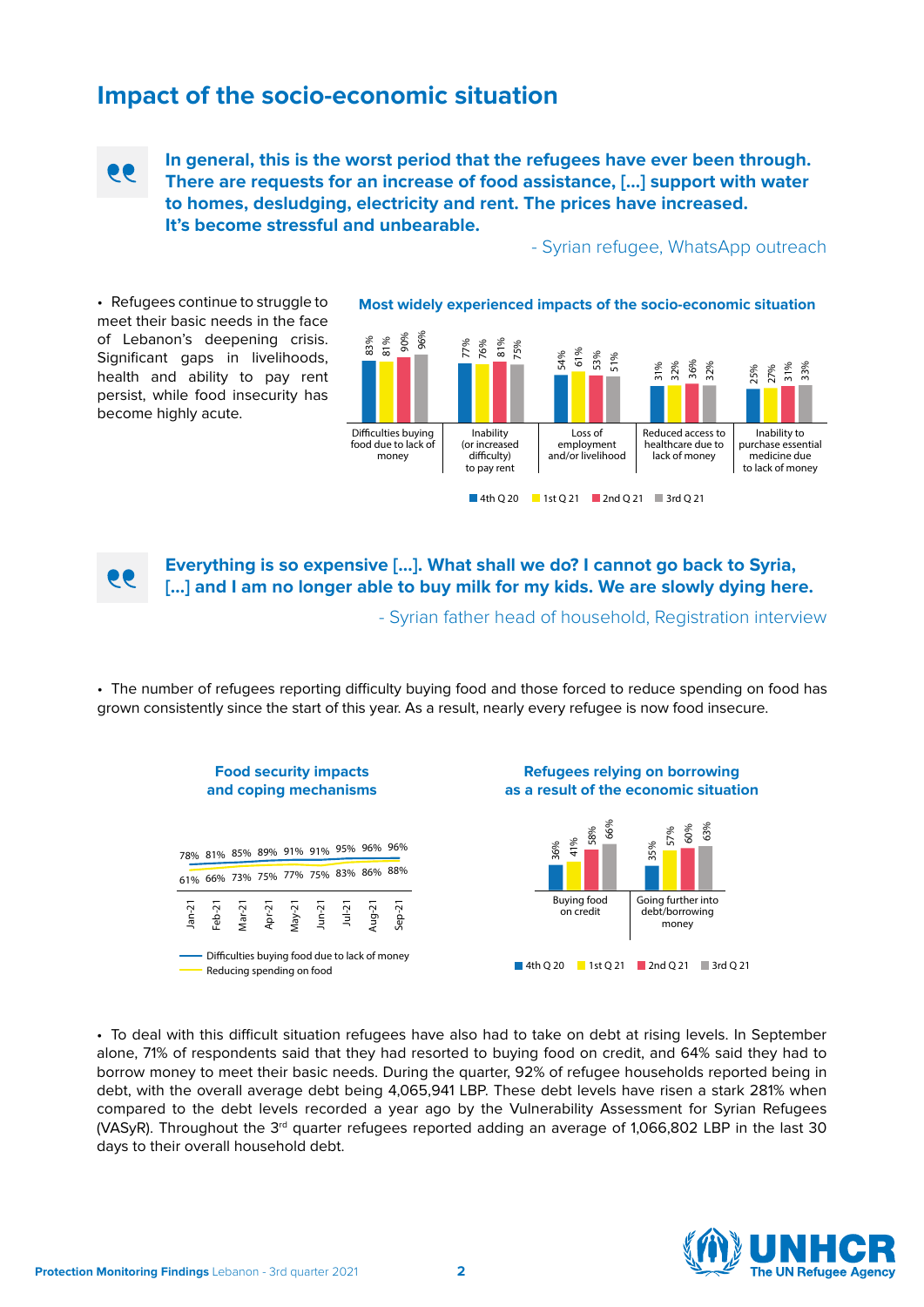•  Refugees have so far been able to avoid hunger and homelessness through borrowing, but with little prospects to pay existing debt and diminishing livelihoods it is likely that refugees will lose this lifeline in the near future. Over half of all respondents (57%) have reported losing work and pay this year, and according to the 2021 VASyR the average monthly income of refugee households was just 517,564 LBP, around a half of what they report to have borrowed in the past 30 days in the  $3<sup>rd</sup>$  quarter.

**Most widely resorted to coping strategies**



### **A pack of medicines that we used to buy for 5,000 LBP is now for 150,000 and you may not even find it. I am afraid that if one of my children gets fever or gets ill I won't be able to do anything for them.**

- Syrian single mother

•  In addition to reducing spending on food and debt coping strategies, nearly all leading coping mechanisms were reported at record highs this quarter compared to previous periods.

•  Given the deteriorating economic situation, children remain at risk of being sent to work by their parents, with 3%<sup>2</sup> of all households interviewed reporting having at least one child working. All instances of child labour cited financial necessity for the household as the reason: 77% said children were forced to work due to the income from caregivers not covering household needs; 10% of children worked

**Children invovled in child labour not attending school**



because a caregiver was physically incapable of working; 5% worked because a caregiver was absent from the household; and 8% worked for other issues related to financial necessity. Key informant interviews highlight that overall rates of school attendance are down because transportation costs have become too difficult to pay and a lack of electricity has meant that distance learning is no longer an option. Agriculture was the leading form of child labour this quarter (36% of all instances), followed by working in shops (20%) and the high-risk activity of street selling (18%). Boys continue to be more regularly involved in child labour, making up 79% of all child labour throughout the quarter. However, in September we saw the first significant rise in rates of child labour among girls, with girls making up 27% of child labour, up from a 14% average for all previous months.

• Mental health issues increased in the 3<sup>rd</sup> quarter with 27% of adults reporting mental health needs (up from the 24% average in the 1<sup>st</sup> quarter and the 25% average in the 2<sup>nd</sup> quarter). Almost all (98%) of respondents who reported suffering from mental health issues said that the pressure of the economic crisis was a main cause. For a majority of respondents, symptoms are mild or isolated; however, this quarter 0.7% of all respondents required a referral due to risks of self-harm or harm to others. Serious incidents of self-harm have been observed at an increasing frequency by UNHCR and partners across the country.



<sup>&</sup>lt;sup>2</sup> Considering the sensitivities of this issue it is likely that child labour (including its worst forms) is underreported. This is also supported by field reports and key informant interviews which note a higher prevenance of child labour in refugee communities and households than the data reported here.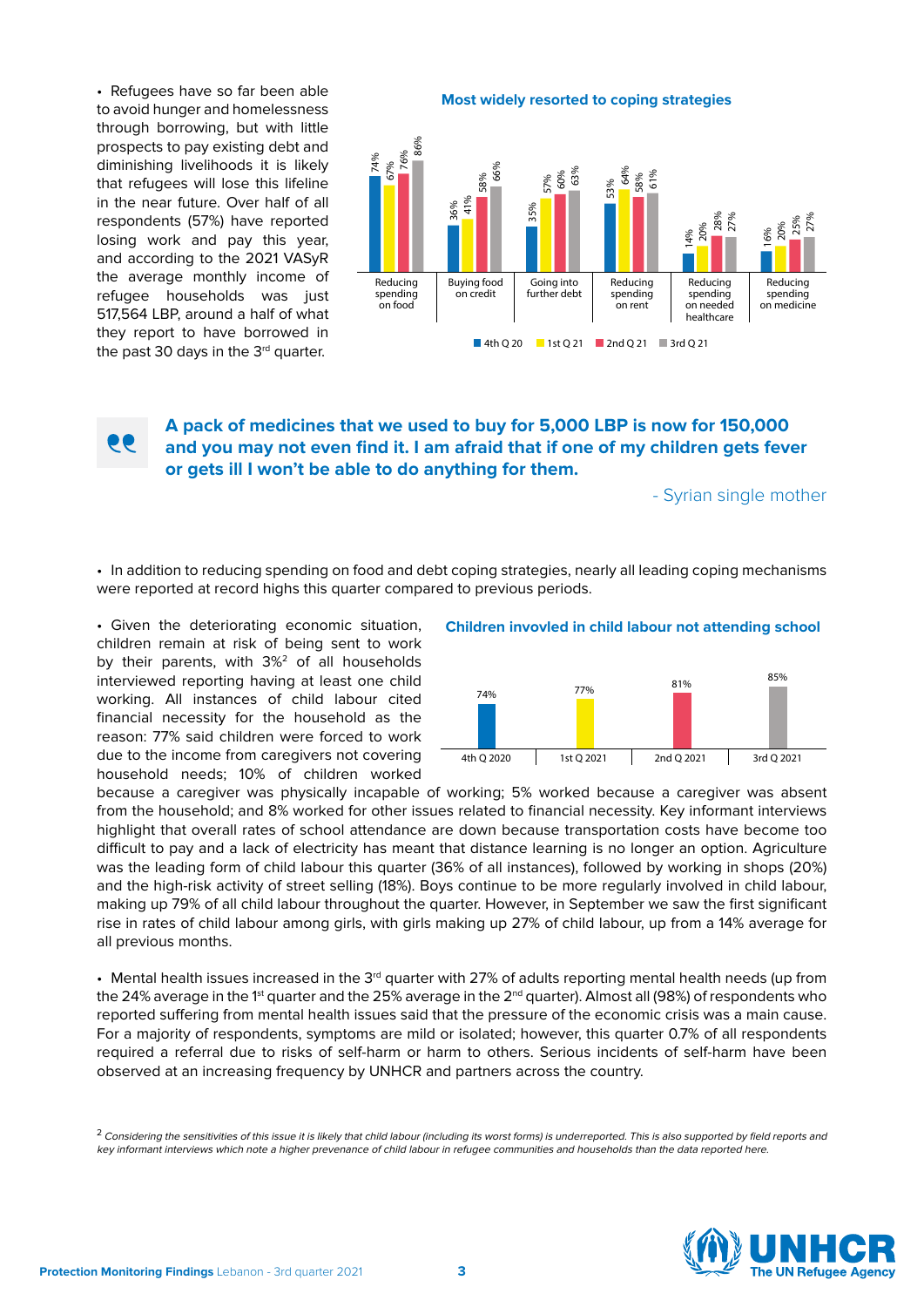## **Legal residency**

•  Rates of legal residency have continued to decline this quarter despite the reopening of the General Security Office (GSO) services following the national lockdown in spring this year. By September just 12% of households reported that all household members above the age of 15 have legal residency (a 15% average for the 3<sup>rd</sup> quarter of 2021 compared to a 20% average in the 4<sup>th</sup> quarter of 2020.

•  As in the previous quarter, refugees continue reporting financial issues as the main barrier to obtaining legal residency (see chart on reasons for lack of legal residency).

•  There is a correlation between increased economic vulnerability and lack of legal residency. For example, 84% of persons who were unemployed lacked legal residency, while only 16% of persons with legal residency were unemployed.<sup>3</sup> Households in which all members above 15 years do not have legal residency have 14% more debt than households in which all members above 15 years have legal residency. With the financial situation worsening, legal residency numbers are likely not to increase as families focused on their daily struggle may be forced to de-prioritize the challenging and costly task of obtaining legal residency.

## **COVID-19**

•  In June this year the protection monitoring programme began collecting data to support vaccination campaigns. Since then, UNHCR has seen a small and gradual increase in persons reporting being vaccinated, from 3% of refugee households with all or some members vaccinated in June to 10% by the end of September. These improvements reflect the impact of UNHCR's ongoing community outreach campaigns, which have helped over 56,000 refugees register for vaccination.

• Nevertheless, significant challenges remain in getting the 73% of households where all members are hesitant to receive the vaccine registered and willing to proceed. The leading reasons for vaccine hesitancy have been fairly consistent throughout the quarter (please refer to the chart).



<sup>3</sup> According to 2021 VASyR.

#### **Households where at least one member 15 years and older lacks legal residency**



#### **Main reasons why respondents reported not having legal residency**







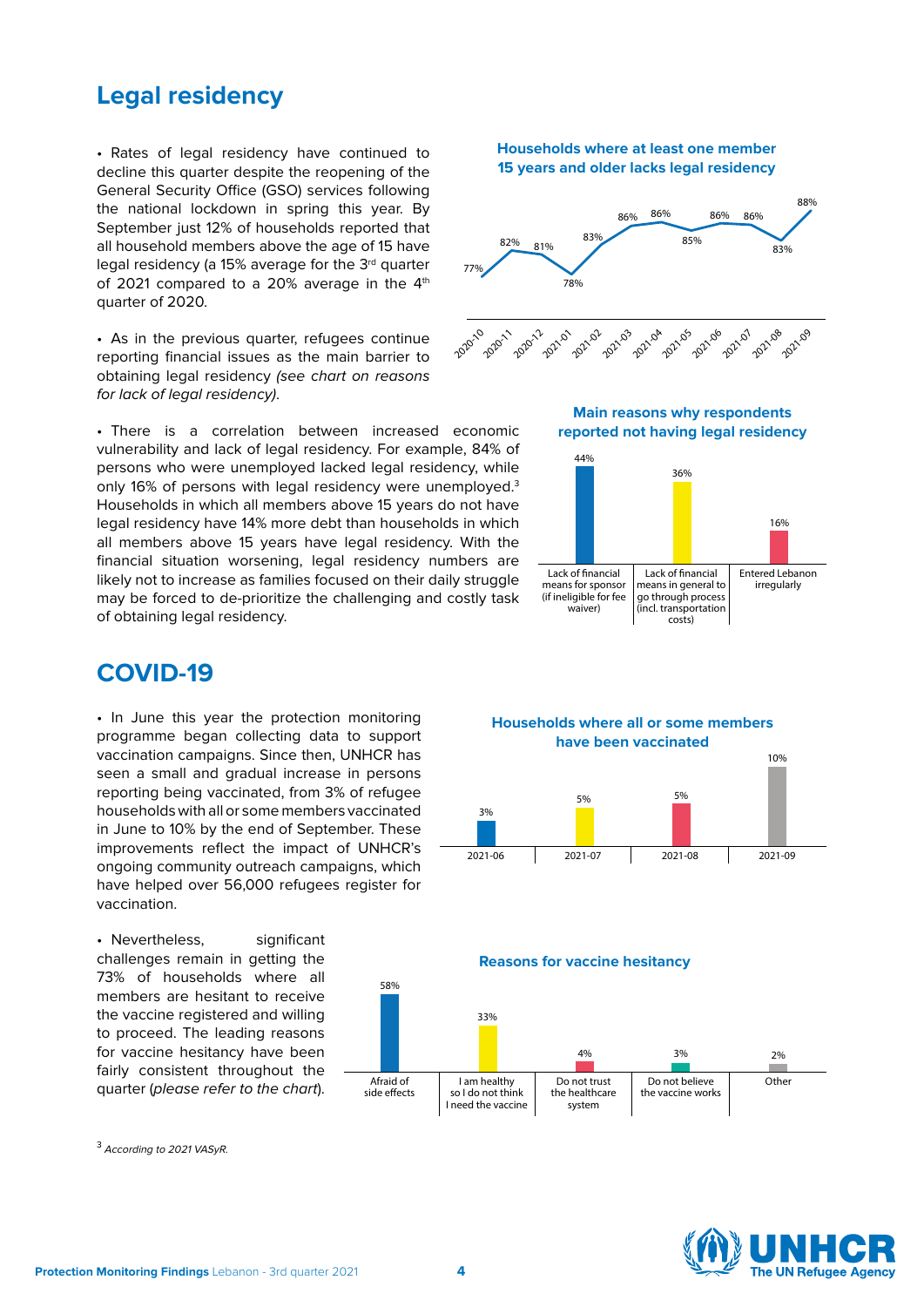•  This quarter refugees increasingly said that they do not need further COVID-19 information, with 3 out of 4 refugees requesting no additional COVID-19 information at the end of the 3<sup>rd</sup> quarter (this figure began at 43% in January of this year). This drop in demand for information is attributable to highly active outreach campaigns with large population reach, as well as a number of other factors including an apparent de-sensitization of communities to COVID-19 during periods when transmission rates remain limited.



## **Measures impacting refugees**

•  A significant drop in refugees reporting to live under some form of restrictive measure continued since the period of the national lockdown in the 1<sup>st</sup> quarter of the year, with 5% of refugees living under some form of restriction in the 3<sup>rd</sup> quarter of 2021.



•  However, among those restrictive measures that have remained in place or have been introduced anew in the  $3<sup>rd</sup>$  quarter, a much greater portion are discriminatory. This is because the measures that remain are mostly curfews that apply only to refugees and which existed prior to broader national lockdowns. As of September 2021, a record high proportion of measures applied to refugees only (93%), with nearly all (98%) being in the form of curfews.

## **Rent & Evictions**

•  Rates of refugees living under eviction notice increased in the 3rd quarter to 7%, up from 3% in the second quarter and 4% in the first. While this has not reached the rates seen in the  $4<sup>th</sup>$  quarter of last year, it does indicate that the factors that affect refugees' ability to secure stable housing and sustain it over time are increasing, while landlords' leniency observed during the COVID-19 lockdowns may be waning. Further, key informant interviews highlight that higher rents are being sought by landlords both because of rumours